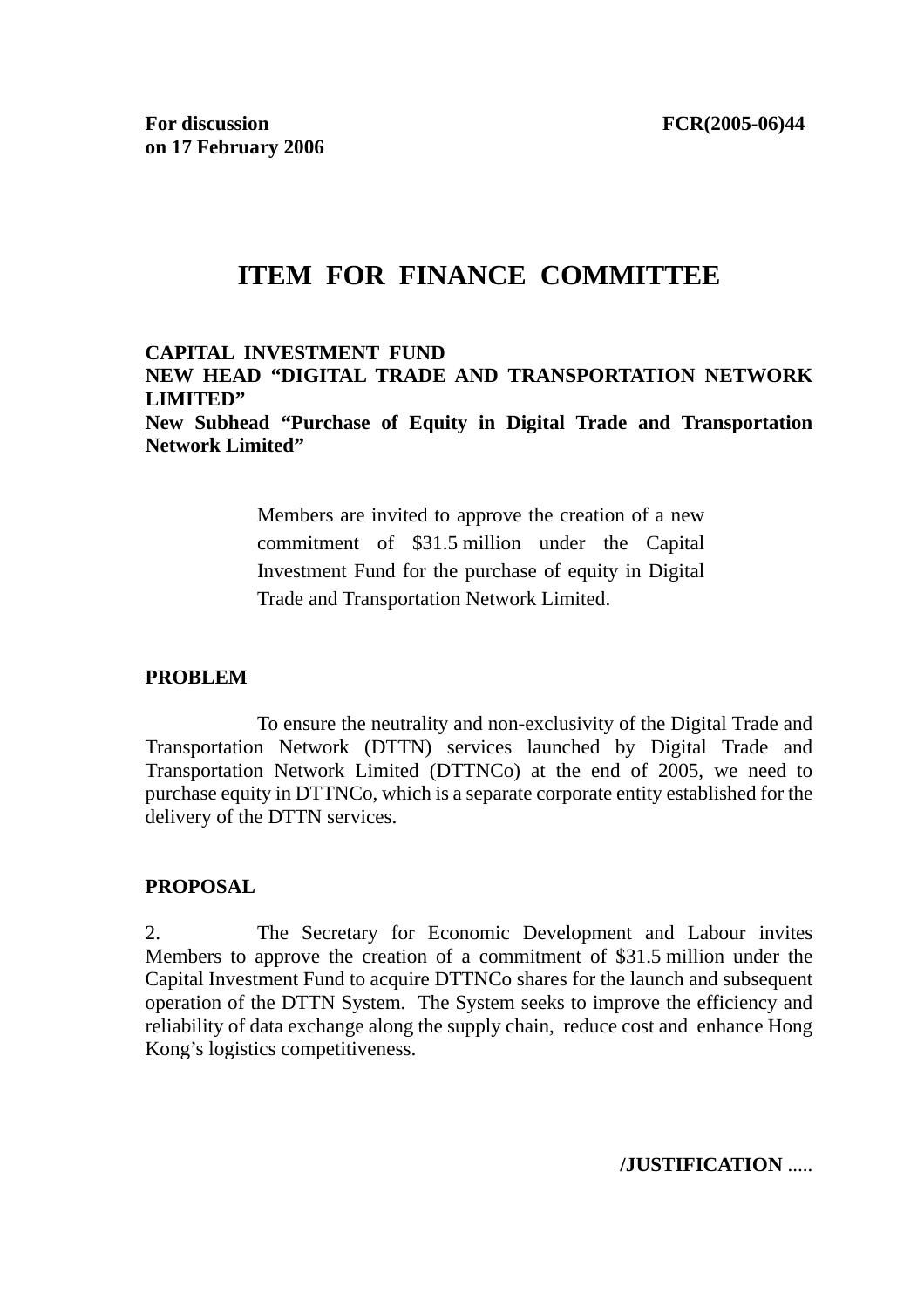# **JUSTIFICATION**

#### *Nature and Economic Benefits of the DTTN System*

3. The DTTN System is an information infrastructure intended to facilitate trade and enhance the efficiency and productivity of the logistics sector. It seeks to provide a neutral, open and secure e-platform to connect players along the supply chain using a set of agreed electronic business message standards and communication protocols. Its core functions are the electronic message routing and transformation services, which involve the receipt of business messages from sender, transformation of message formats and character encoding from one standard to another, and delivery of the processed messages to the recipient. As an information infrastructure and multi-compatible platform for data exchange along the supply chain, it fills a gap in the information flow by enabling connection amongst vertical and stand-alone information systems without replacing or changing them. By focusing on basic message routing and transformation functions, the DTTN System will not compete with service providers in the provision of value-added services such as solutions for multi-modal integration, distribution and transportation management, and inventory management.

4. According to the consultancy report of the Study on Development of the DTTN System (DTTN Report), the estimated tangible benefit to the industry over a 17-year period is approximately \$11.8 billion. The DTTN System is expected to generate the following major benefits –

- (a) improve the overall effectiveness and efficiency of the logistics industry as significant savings in terms of the reduction of paperwork, shorter process time, and removal of the need for data re-entry can be realized;
- (b) promote change to the traditional paper-based transaction, and adoption of information technology and e-commerce by enterprises. The value of the DTTN System will be especially significant to the small and medium sized enterprises (SMEs) which do not have the expertise and resources to develop their own system from scratch;
- (c) encourage the logistics industry to compete on high quality, high reliability and more efficient services to enhance their competitiveness in the market;
- (d) offer new business opportunities for service providers to provide value-added services and to consolidate Hong Kong's position as a logistics centre; and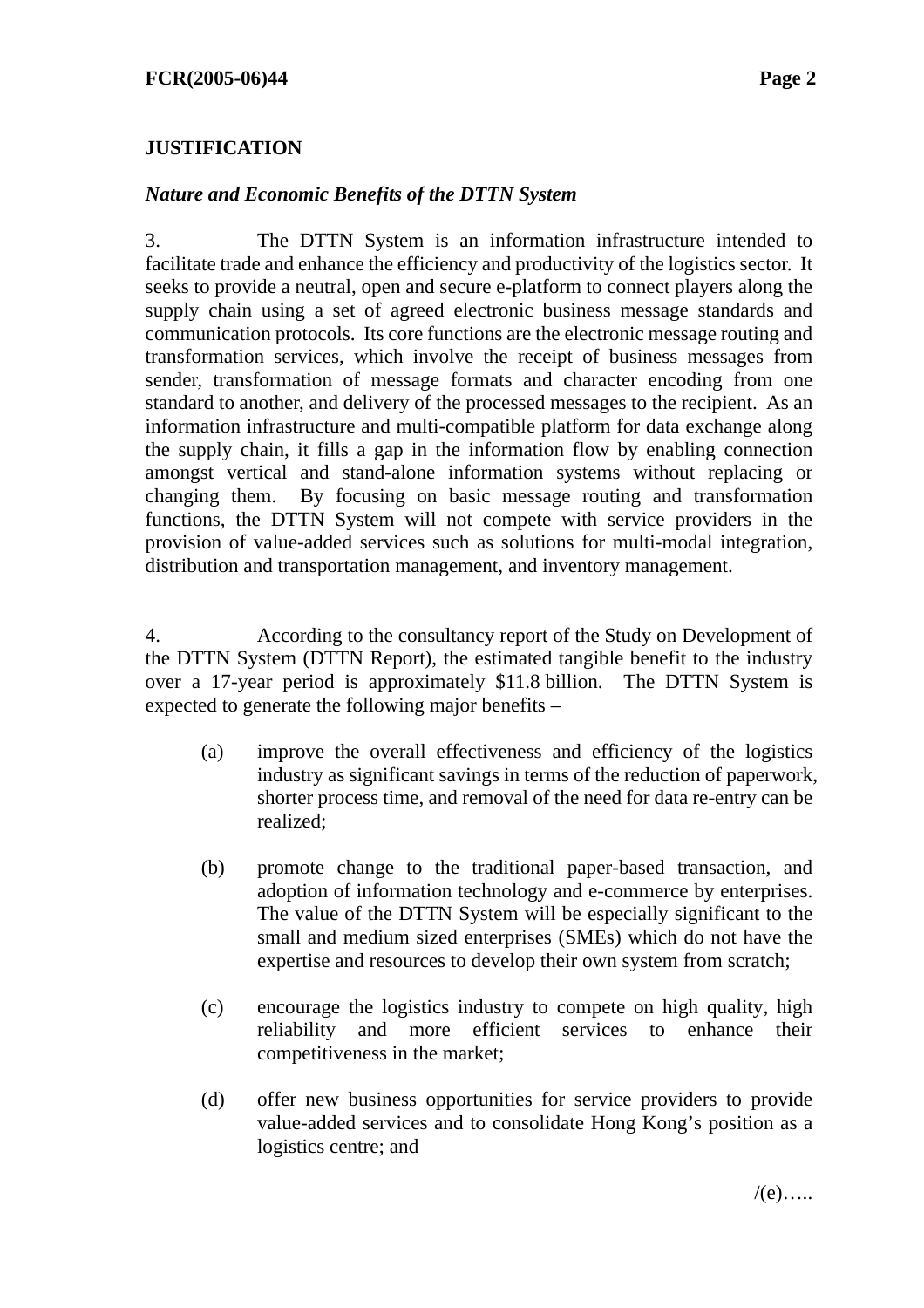(e) help the logistics industry to cope with changes arising from global trade trends and developments.

# *Industry Participation*

5. Industry participation in and acceptance of the DTTN System are imperative in ensuring its success. The Hong Kong Logistics Development Council (LOGSCOUNCIL) and its E-logistics Project Group (ELPG) have been closely involved in taking forward this initiative. In April 2003, ELPG openly invited interested parties to submit DTTN proposals. Three proposals were received. ELPG set up an Assessment Panel consisting of members with no declared conflict of interest to evaluate the proposals in the light of the guiding principles, standards and requirements enshrined in the DTTN Report. It also formed a Technical Subgroup to advise on the technical aspects of the proposals. After careful and thorough consideration, the Assessment Panel considered that the proposal from Tradelink Electronic Commerce Limited ("Tradelink") was the closest available one to the blueprint envisaged in the DTTN Report in terms of compliance with the guiding principles, service coverage and technical standards.

6. The Government received support from the Panel on Economic Services of the Legislative Council (ES Panel) in July 2003 to enter into discussion with Tradelink immediately with a view to concluding an operating agreement with the company as a DTTN service provider. The industry continued to be fully involved, through ELPG, in the Government's subsequent discussion with Tradelink. Guided by industry consensus and having regard to the practical needs of Hong Kong's long-term logistics development, we concluded in August 2005 –

- (a) an Operating Agreement with DTTNCo;
- (b) a Shareholders' Agreement with Tradelink and DTTNCo; and
- (c) a Shares Acquisition Agreement with Tradelink.

These are crucial for the scheduled launch of the DTTN services by the end of 2005.

/*Operating* .....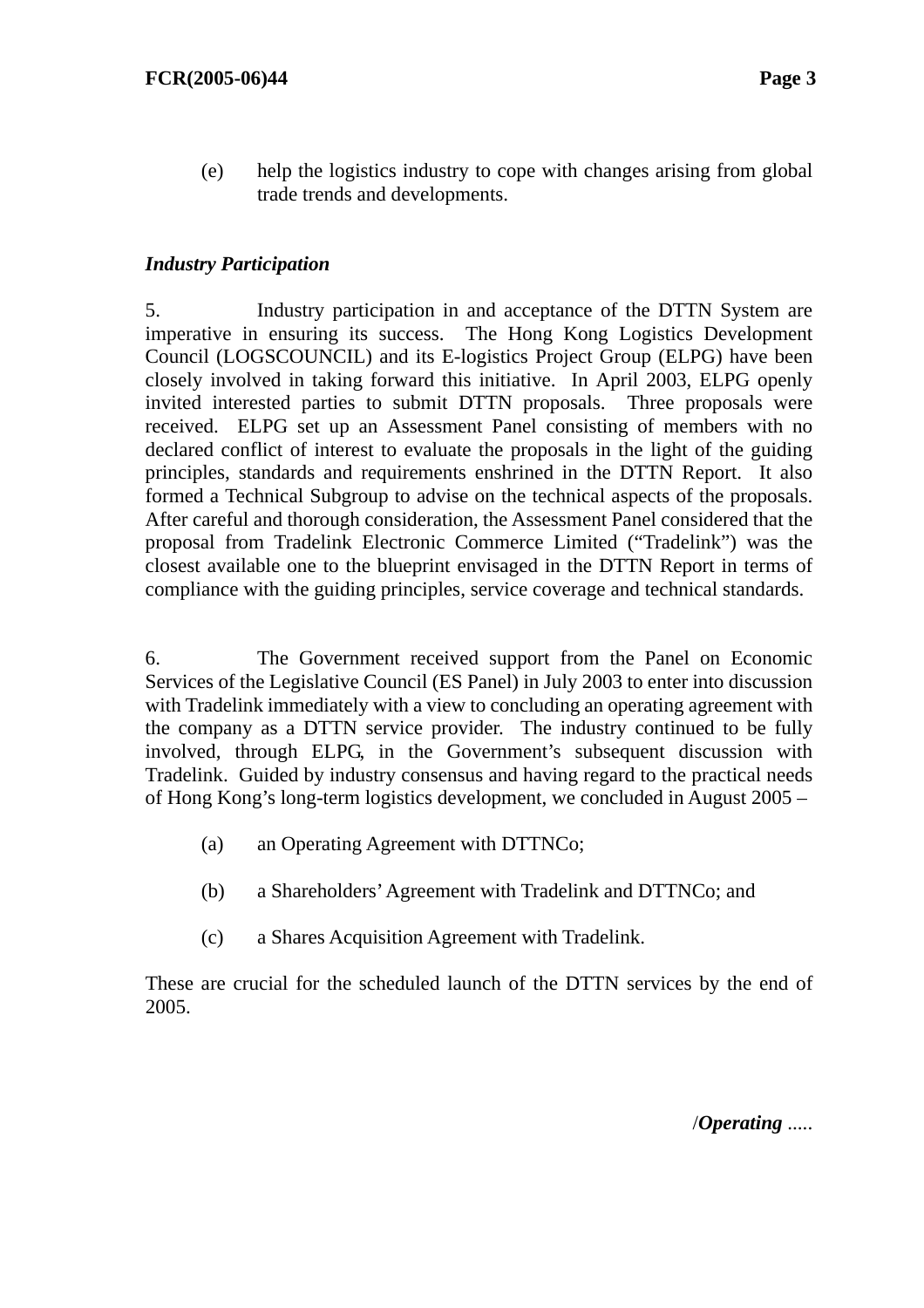# *Operating Agreement*

7. LOGSCOUNCIL considers that to ensure the neutrality of the DTTN System, it should be operated by a separate corporate entity and hence the incorporation of DTTNCo. The Operating Agreement requires DTTNCo to develop and implement the DTTN services in accordance with the service parameters, service levels, pricing model and implementation programme stipulated therein. After thorough examination, LOGSCOUNCIL endorsed the Operating Agreement in February 2005. An explanatory note on the major provisions in the Operating Agreement is at Enclosure 1.

Encl. 1

Encl. 2

# *Removal of Entry Barrier*

8. The Operating Agreement has been structured to ensure that entry into the DTTN services market will be free from any artificial barrier. It should be noted that –

- (a) the Operating Agreement does not grant the company any exclusive franchise. The use of DTTN services is voluntary. DTTNCo and its services are thus subject to market forces and industry scrutiny.
- (b) the guiding principles of neutrality and non-exclusivity are enshrined in the Operating Agreement as requirements to be met by DTTNCo.
- (c) DTTNCo shall grant a non-exclusive, royalty-free, non-revocable and worldwide licence to anyone who applies to use its intellectual property rights. This ensures that all standards, protocols and specifications, to the extent that the DTTNCo is the author, will be open and non-proprietary.

#### *Shareholders' Agreement*

9. The Shareholders' Agreement defines the rights and duties of shareholders of DTTNCo. It also enshrines the safeguards endorsed by LOGSCOUNCIL for upholding the neutrality and non-exclusivity of the DTTN services to be provided by DTTNCo, including shareholding structure, corporate governance, and additional safeguards over major decisions. These safeguard provisions are supported by LOGSCOUNCIL. An explanatory note on the major provisions in the Shareholders' Agreement is at Enclosure 2.

/*Shares* .....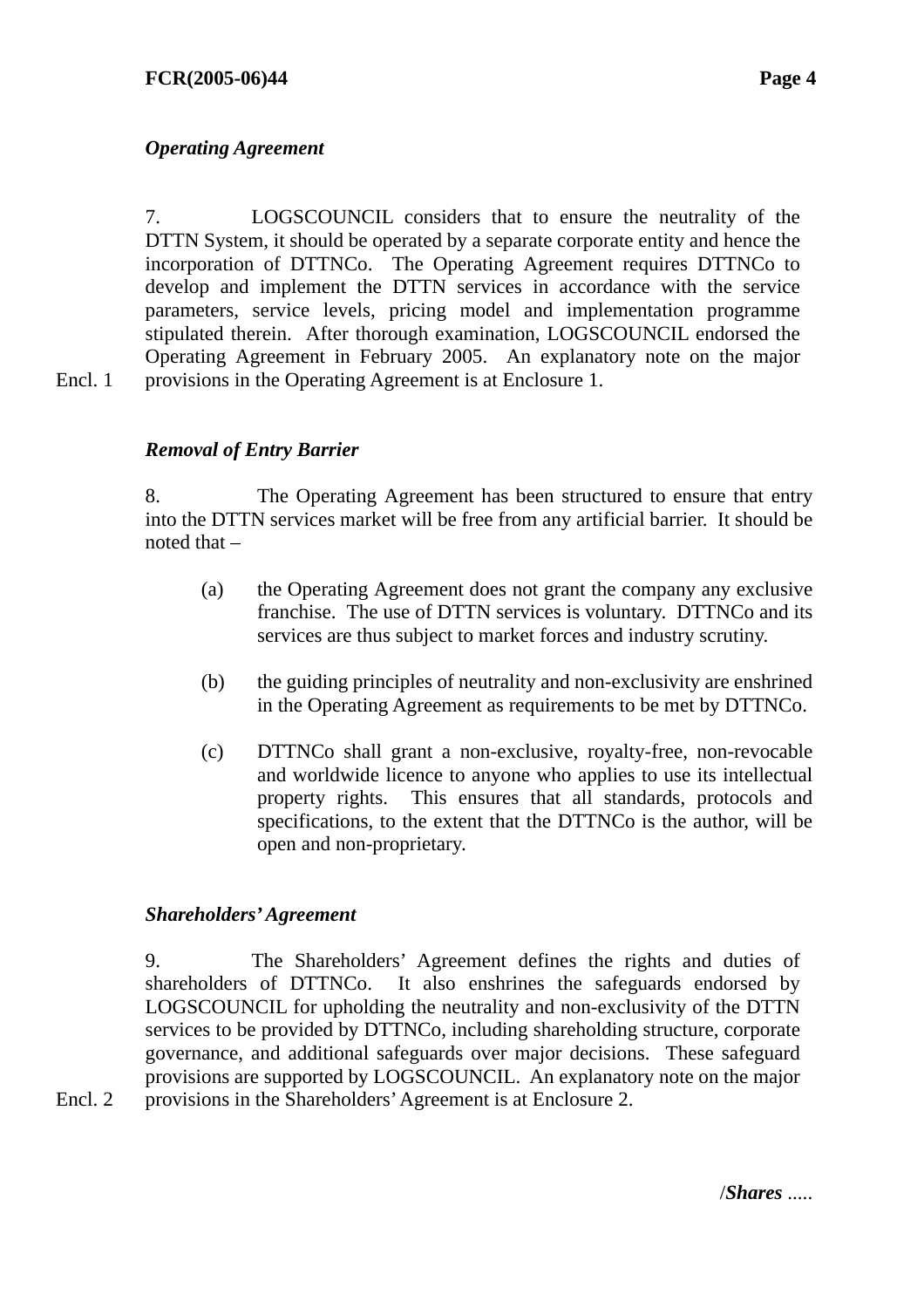# *Shares Acquisition Agreement*

10. The Shares Acquisition Agreement provides for the acquisition of shares in DTTNCo by the Government through the Financial Secretary Incorporated (FSI). The industry regards the DTTN as an industry-wide information infrastructure that cannot be left entirely to the private sector as a commercial endeavour at its inception. The neutrality, non-exclusivity and confidentiality of this infrastructure are critical success factors in securing industry support and participation, especially those of the SMEs. These considerations explain the incorporation of DTTNCo as a separate corporate entity to launch and operate DTTN Services, and the industry demand for Government to become a DTTNCo shareholder. The industry considers this the only effective way to ensure the neutrality of the DTTN System and the services to be provided by DTTNCo.

# *Consistency with Government Investment Policy*

11. The Government accepts the importance of the DTTN System as an information infrastructure crucial for Hong Kong's long-term economic competitiveness. The industry has made it clear that support for this initiative hinges on government involvement.

12. Mindful of the long-standing policy to minimize Government's involvement in commercial endeavours, different options for acquiring the DTTNCo shares were explored. In parallel, the Government negotiated the terms of the Shareholders' Agreement and the Operating Agreement with Tradelink in consultation with the industry. DTTNCo was incorporated in 2004 to enable continued active development of the DTTN System with a view to a live run by the end of 2005. In line with the practice of investing in and undertaking infrastructure projects which cannot be taken forward entirely by the private sector at the inception stage, the Government has decided to purchase equity in DTTNCo in cash through the Shares Acquisition Agreement to achieve Government's involvement in DTTNCo.

13. The current proposal seeks to enable the launch of the DTTN initiative through minimum government investment in commercial endeavours. After the Government's policy objectives for the investment have been realized, the Government is prepared to sell down its shares to allow more private sector participation.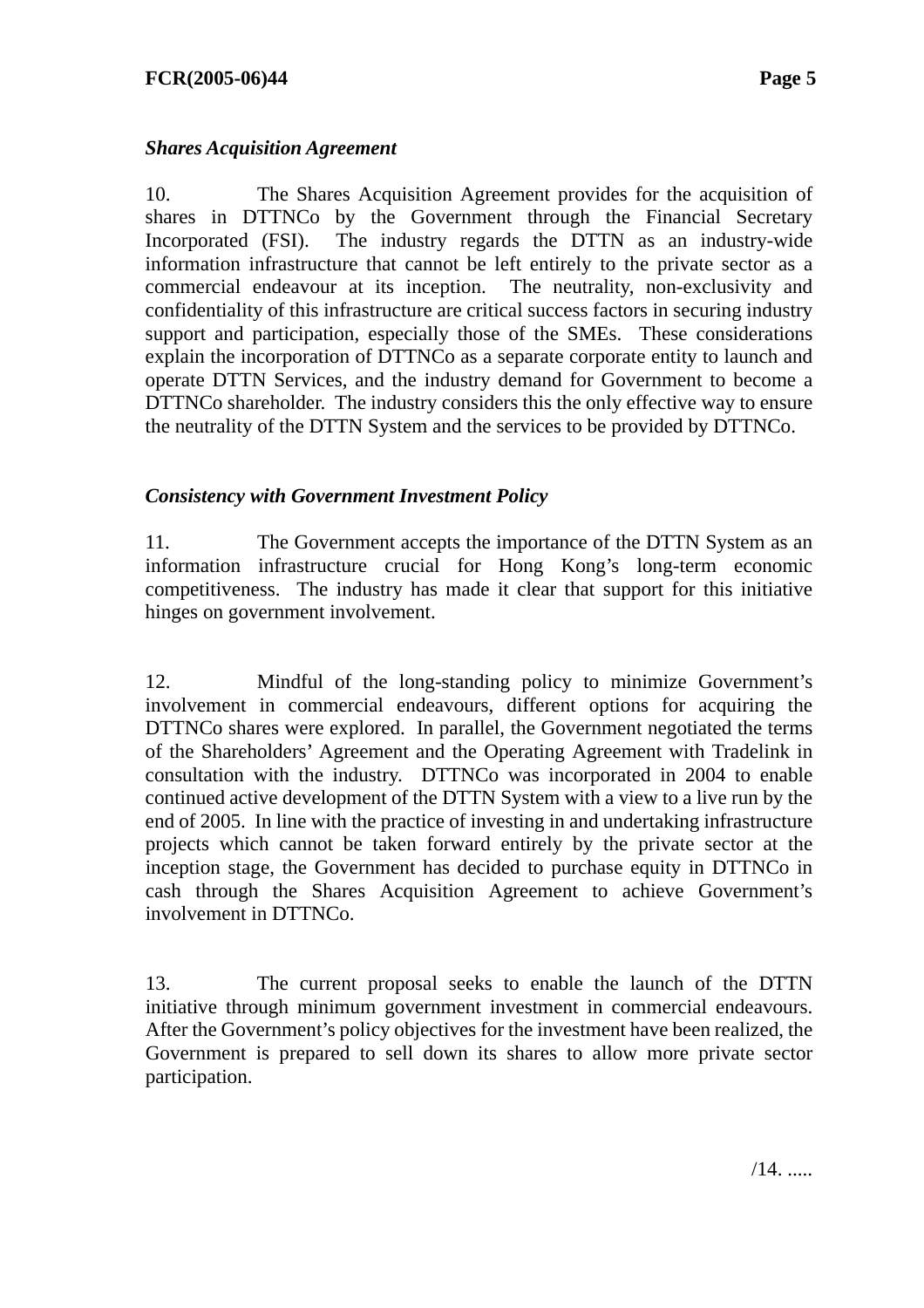14. Pursuant to the signing of the Shares Acquisition Agreement, the FSI now holds DTTNCo shares of \$31.5 million valued at par with the settlement of the amount to be made subject to Members' approval. Despite the outstanding payment for the DTTNCo shares, FSI is treated as if it were the outright beneficial owner of the DTTNCo shares under the Shares Acquisition Agreement, and is entitled, amongst other things, to appoint directors to the DTTNCo Board and attend general meetings. FSI will need to obtain Members' funding approval within 12 months from the date when Tradelink completed transfer of the shares to FSI (i.e. from 31 August 2005). If such approval is not forthcoming, FSI will return the DTTNCo shares to Tradelink, which will have no further claim against FSI.

15. DTTNCo will need \$150 million to fund its capital investment and initial working capital requirements. At present, the total issued share capital of DTTNCo is \$108 million, of which 29.17% is held by FSI, with the balance of 70.83% held by Tradelink. The participation of other shareholders will dilute the respective shareholding of FSI and Tradelink. It is envisaged that the eventual proportion of shareholding would be 21% by FSI, 51% by Tradelink, and 28% by others.

# **CONTROL MECHANISM**

16. The mechanism for monitoring the DTTNCo and relevant safeguard measures are detailed at Enclosure 1 and Enclosure 2. In gist, by holding some 29.17% of DTTNCo shares (with a view to dilution down to no less than 21%), FSI will have veto power over the company's major decisions under the "80% rule", and be entitled to appoint a majority (six out of 11) of DTTNCo Directors. To enhance industry participation, FSI plans to fill four of the six FSI-nominee Directors with non-official appointees, with the other two filled by government officials. The price of DTTN services will be capped during the first five years, and be monitored closely by industry and government thereafter.

# **FINANCIAL IMPLICATIONS**

17. Subject to Members' approval, \$31.5 million will be payable to Tradelink for the acquisition of DTTNCo shares.

/**PUBLIC** .....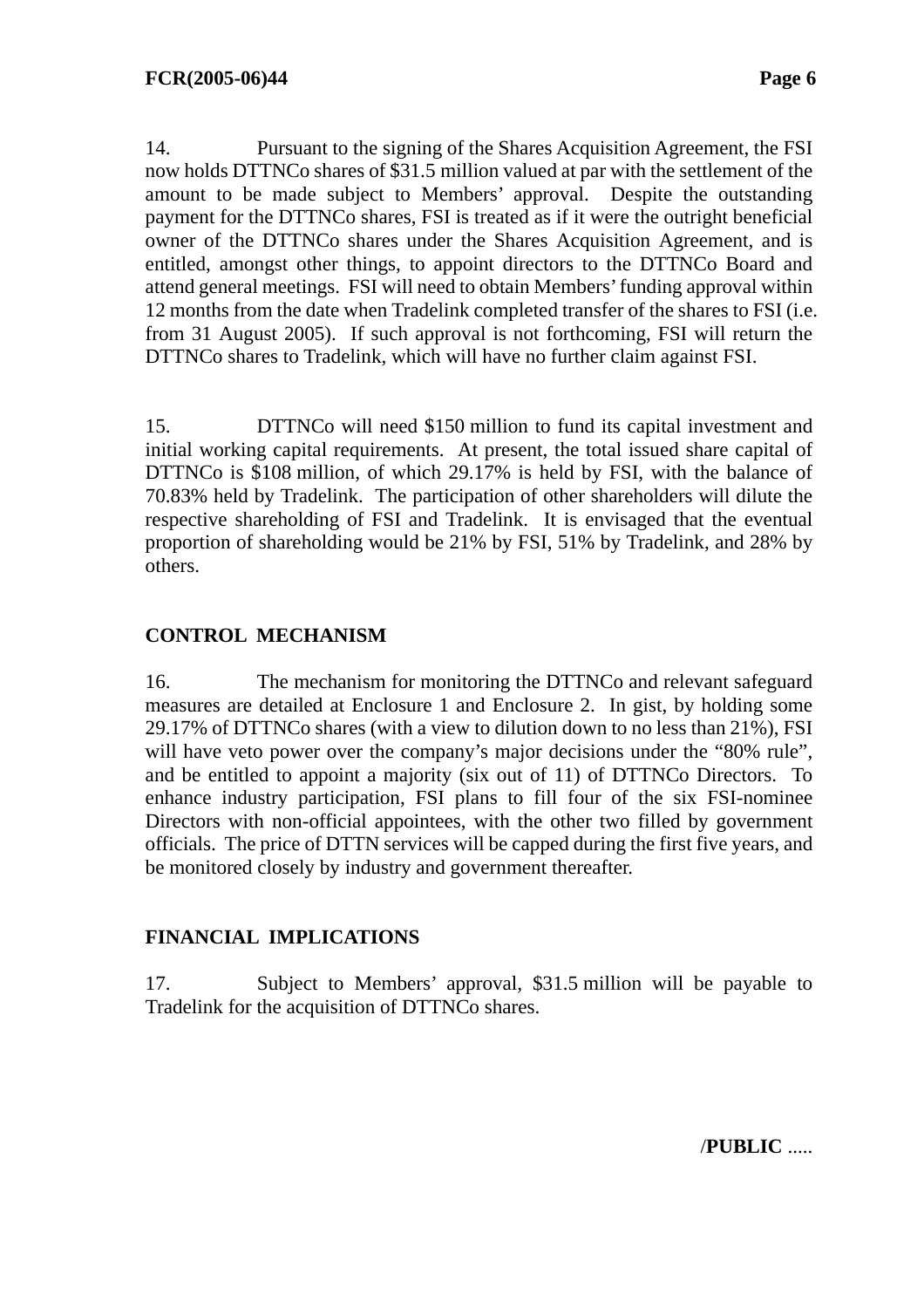# **PUBLIC CONSULTATION**

18. We consulted the ES Panel on 24 October 2005 on the proposed purchase by FSI of equity in DTTNCo. Members raised questions about the need and rationale for FSI to become a DTTNCo shareholder, and whether FSI involvement in DTTNCo might give the company an unfair advantage over prospective competitors. Subsequent to the discussion, various industry players/organisations including Hong Kong Association of Freight Forwarding and Logistics Limited, the Chamber of Hong Kong Logistics Industry, Hong Kong Container Terminal Operators Association Limited and the Hong Kong Logistics Association have written to the ES Panel in support of the proposal. A list of these industry players/organisations is at Enclosure 3.

Encl. 3

19. We consulted the ES Panel again on 23 January 2006, elaborating on the need for Government's involvement in DTTNCo as set out in paragraphs 10 to 13 above. Most of the Members who expressed views at the meeting were supportive of the proposal.

# **BACKGROUND INFORMATION**

20. The former Port and Maritime Board commissioned a consultancy study at the end of 2000 to develop a Competitive Strategy and Master Plan for Hong Kong to maintain its position as the preferred international and regional transportation and logistics hub. The development of an electronic architecture, the DTTN System, was recommended as one of the key initiatives.

21. In June 2002, the Government commissioned the Study on Development of the DTTN System to further develop the conceptual framework of the DTTN initiative. The DTTN report confirmed the strategic importance of the DTTN initiative in enhancing Hong Kong's logistics competitiveness, and set out the guiding principles as well as technical blueprint for the development of the DTTN System. The report was endorsed by LOGSCOUNCIL in January 2003. We briefed the ES Panel on the DTTN initiative in July 2003 and obtained their support to enter into discussion with Tradelink as a prospective DTTN service provider.

---------------------------------

Economic Development and Labour Bureau February 2006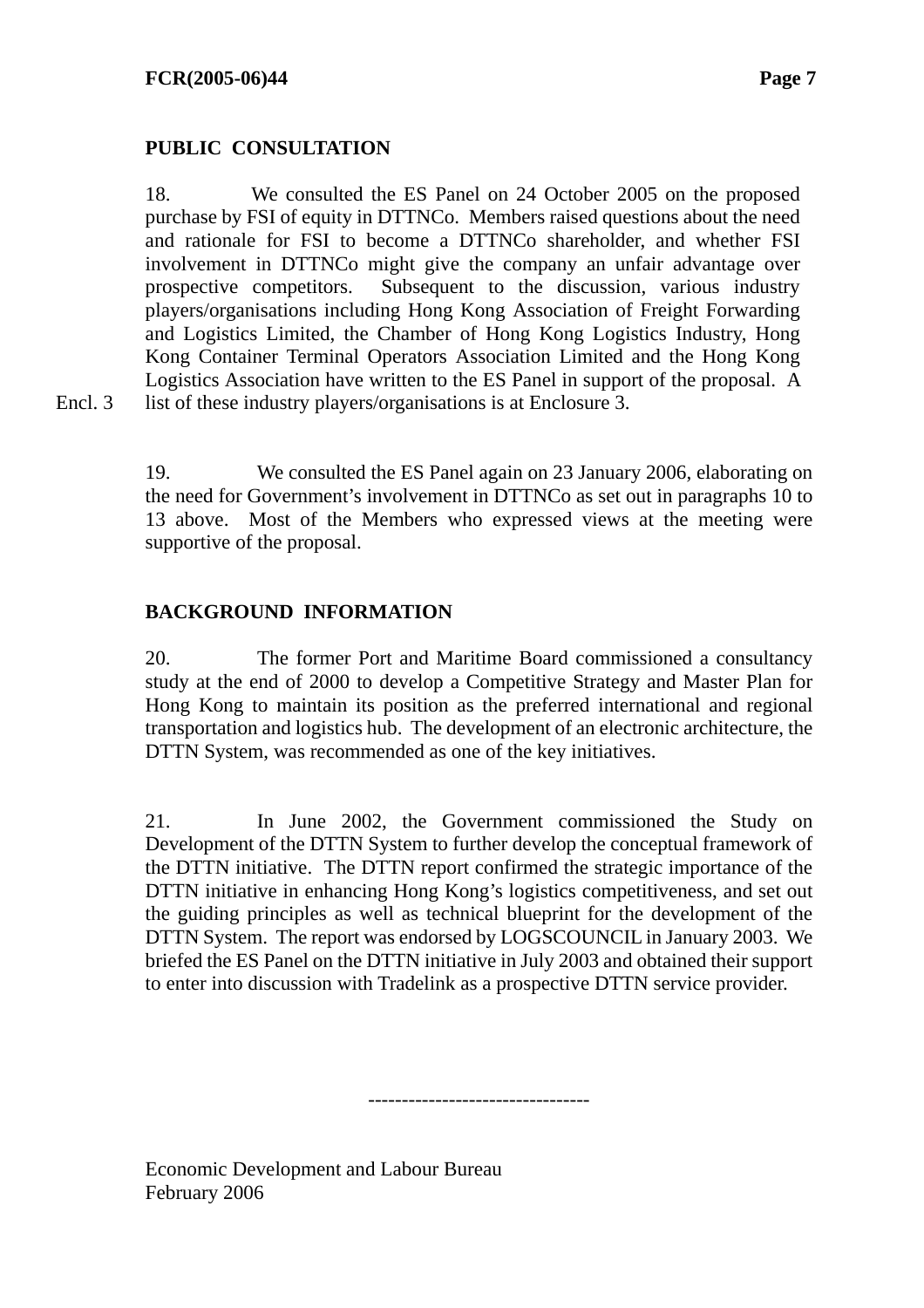# **Enclosure 1 to FCR(2005-06)44**

# **DTTN Operating Agreement (OA)**

- 1. The OA requires DTTNCo to develop and implement the DTTN services in accordance with the service parameters, service levels, pricing model and implementation programme stipulated therein.
- 2. The OA enshrines the following guiding principles endorsed by LOGSCOUNCIL –
	- (a) improving the overall competitiveness of Hong Kong;
	- (b) neutrality, i.e. offering a level playing field and being free from conflict of interests or sector influence;
	- (c) non-exclusivity, i.e. offering fair access to and common use by both local and international players;
	- (d) transparent, accountable, and responsible operation;
	- (e) minimum intervention in internal business processes and client relationships;
	- (f) facilitation and respect for market forces; and
	- (g) ease of access and use.
- 3. The OA does not grant any exclusive franchise to DTTNCo. The company is required to grant a non-exclusive, royalty free, non-revocable and worldwide licence to anyone who applies to it to use and exercise the company's intellectual property rights. This ensures that all DTTN standards, protocols and specifications, to the extent DTTNCo is the author, will be open and non-proprietary.
- 4. DTTNCo is required to perform and comply with standards, protocols and specifications agreed and endorsed by an advisory group, comprising representatives of different industry stakeholders, academics and professional associations, to ensure that the standards and business processes adopted would be appropriate for the Hong Kong trade and logistics communities.
- 5. Under the OA, DTTNCo is required to cap the charge at \$2.50 for every user-originated document successfully delivered to a recipient, which also covers functions such as encryption, decryption, verification of digital signature, transformation and acknowledgement. No price increase beyond the cap is allowed for the first five years of service launch. Thereafter, any proposed price increase beyond such cap will need to be approved by the DTTNCo Board, and in consultation with the Government.

---------------------------------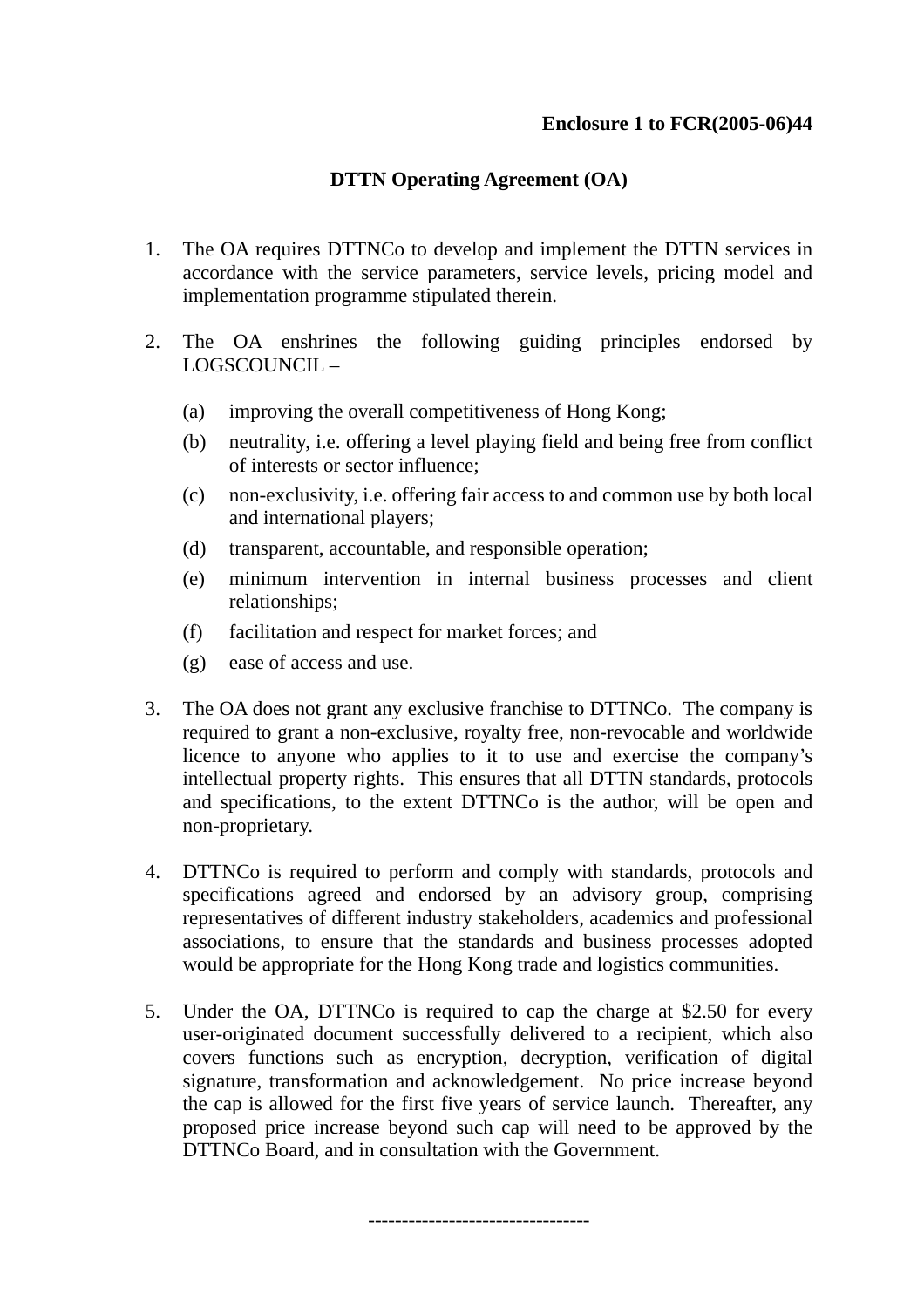# **DTTN Shareholders Agreement (SA)**

1. The SA defines the rights and duties of shareholders of DTTNCo, and enshrines the safeguards endorsed by LOGSCOUNCIL for upholding the neutrality and non-exclusivity of the DTTN services to be provided by DTTNCo.

# **Shareholding**

2. Pursuant to signing of the Shares Acquisition Agreement, the shareholding in DTTNCo is held as to approximately 29.17% by the Government (through the Financial Secretary Incorporated (FSI)), and as to 70.83% by Tradelink. The SA provides that DTTNCo may invite other parties to subscribe for new shares in the company, provided always that FSI's shareholding may not be diluted to below 21% save with the prior consent of FSI.

#### **Corporate governance**

3. The SA provides that the DTTNCo Board of Directors shall comprise 11 members, with six appointed by FSI, three by Tradelink (including the Chairman who will preside over the Board Meeting as well as the General Meeting, but has no casting vote), and the remaining two seats by other shareholders.

# **Safeguards over major decisions**

- 4. Major decisions of DTTNCo shall be subject to the approval of 80% of its shareholders before they can be put to vote by ordinary or special resolution (the "80% rule"). These include acquisition, consolidation or reorganization with another business entity; expansion into other business areas, etc. With at least 21% shareholding in the DTTNCo, FSI will have veto power over these matters.
- 5. Tradelink is required to obtain FSI's prior consent before voting in support of any resolution in relation to issuance or purchase of shares; reduction, consolidation or conversion of share capital; etc.

---------------------------------